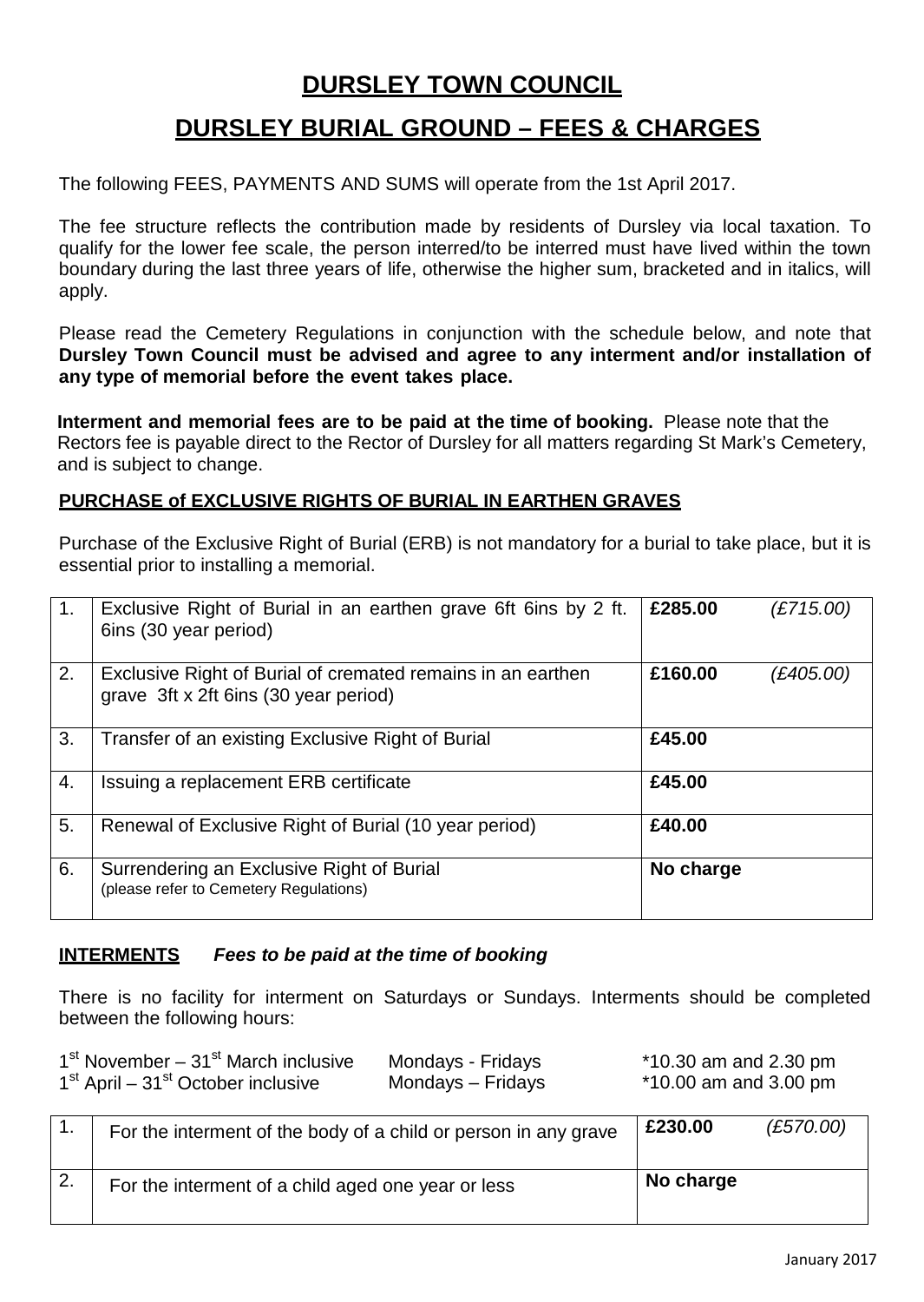| 3. | For the interment of a casket of cremated remains in any grave                                         | £140.00                  | (£355.00) |
|----|--------------------------------------------------------------------------------------------------------|--------------------------|-----------|
| 4. | For the interment of ashes in a grave (pouring)                                                        | £120.00                  |           |
| 5. | For the interment of ashes in the Garden of Remembrance<br>(Kingshill)                                 | £125.00                  |           |
| 6. | For the interment of ashes in St Mark's Burial Ground (pouring)                                        | £120.00<br>+ Rectors Fee |           |
| 7. | Should an interment not commence within 15 minutes of the<br>time previously arranged with the Council | £55.00                   |           |
| 8. | Should an interment extend beyond the hours stated above*.                                             | £130.00                  |           |

### **MONUMENTS, GRAVESTONES, TABLETS** *fees to be paid at the time of booking*

To erect or place on a grave in Kingshill Cemetery any of the following, including an inscription:

| 1. | Headstone, including base (with or without vase)<br>(not exceeding: 5 feet in height, 2 feet 6 inches wide, 2 feet<br>deep) | £140.00   | (E355.00) |
|----|-----------------------------------------------------------------------------------------------------------------------------|-----------|-----------|
| 2. | A tablet (not exceeding headstone measurements above)                                                                       | £80.00    | (£200.00) |
| 3. | A vase (not exceeding 18 inches in height)                                                                                  | £65.00    | (E155.00) |
| 4. | Replacement of any memorial with no additional inscription                                                                  | £20.00    |           |
| 5. | Subsequent inscriptions on any memorial                                                                                     | £55.00    | (E130.00) |
| 6. | Replacement memorial with additional inscription                                                                            | £75.00    | (E150.00) |
| 7. | Re-fixing of a memorial                                                                                                     | No charge |           |

#### **WOODEN CROSSES**

To erect or place on a grave in Kingshill Cemetery including an inscription:

| A simple temporary wooden cross including inscription, in-situ<br>for less than 1 year, pending the erection of a permanent<br>memorial (not less than 2 ft. in height and not exceeding 3 ft. 6<br>inches in height)           | No charge |
|---------------------------------------------------------------------------------------------------------------------------------------------------------------------------------------------------------------------------------|-----------|
| A simple wooden cross including inscription (not less than 2 ft.<br>in height and not exceeding 3 ft.6 inches in height)<br>This fee will be payable following the first anniversary of the<br>installation of the wooden cross | £35.00    |